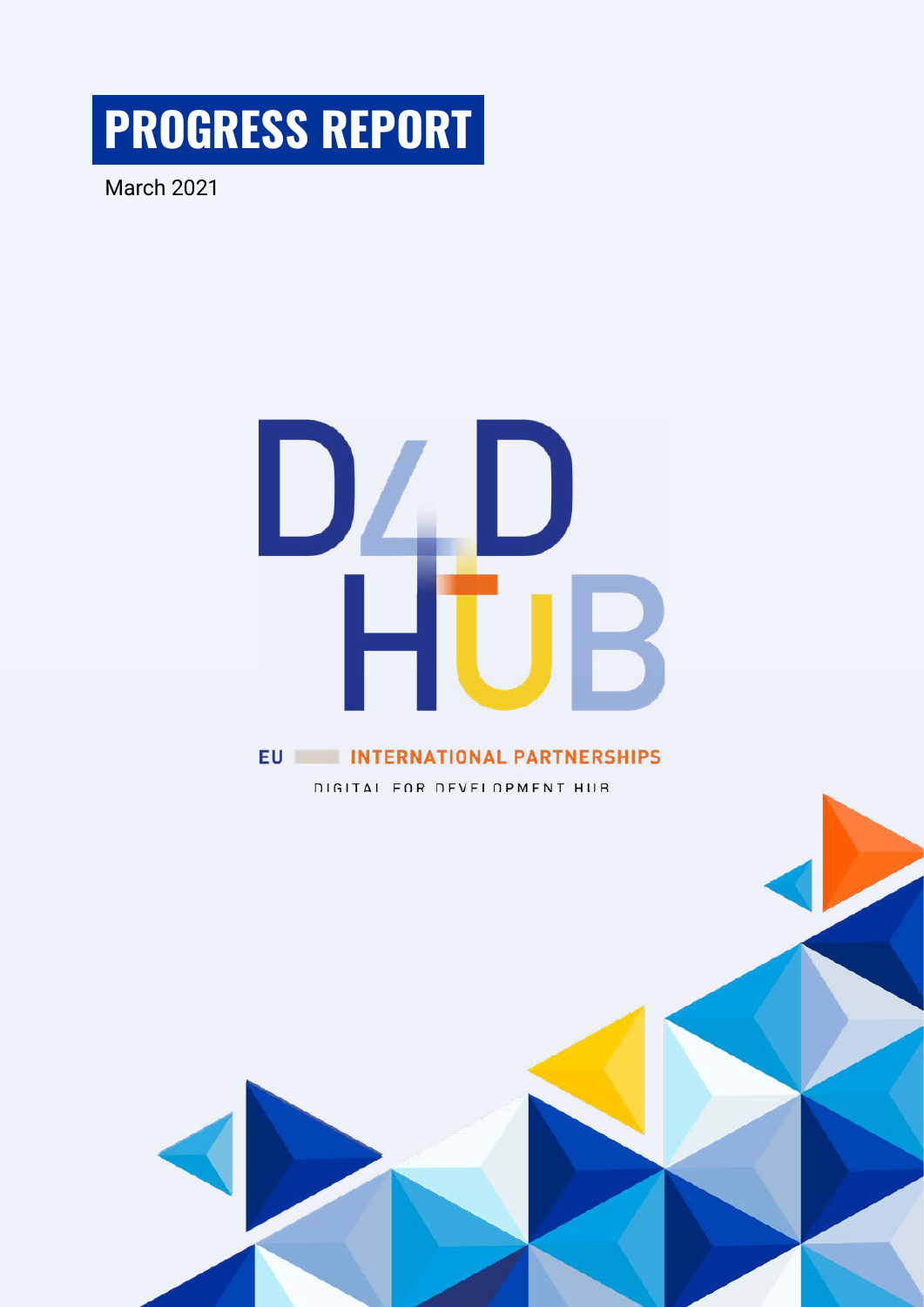# **Digital for Development (D4D) Hub**

This progress report presents an overview of the D4D Hub goals and of the progress made by the Global D4D Hub towards its goals during the period 2018-2021, including through the support of the AU-EU D4D Hub project. The report is intended for an internal audience, i.e. D4D Hub Members.

> The D4D Hub is a strategic platform that gathers key stakeholders from EU Member States, private sector, civil society and financial institutions in a Team Europe spirit with several objectives: scaling up investments in the digital transformation of partner countries; promoting a comprehensive values-based rulebook for a digital economy and society worldwide; and fostering a stronger and more strategic EU engagement in international digital partnerships [\(-> more here\).](https://ec.europa.eu/commission/presscorner/detail/en/IP_20_2321)

The D4D Hub was launched on December 8th, 2020 by European political leaders, the European Commission President, eleven EU Member States, private sector partners, civil society and academia. Since then, the first team establishing the D4D Hub Secretariat has undertaken great efforts to continue paving the way for the initiative's ambitious goals. The establishment of the operational branch for Africa is supported by the AU-EU D4D Hub project activities.

The strong foundation of Team Europe D4D cooperation has been growing, since 2018. Activities reported from the year 2020 have been majorly driven thanks to contributions made by the founding members of the D4D Hub. Building onto the successful preparations in 2020 and in order to comprehensively implement the ambitious goals set out by the high-level launch, additional contributions of technical or financial nature are required to further operationalize the existing political initiative of Team Europe partners from the EU Member States, implementing agencies, financial institutions, private sector, civil society and academia.

<sup>1</sup> This project is financed by the European Commission DG INTPA and cofinanced by five EU Member States (BE, EE, FRA, GER, LUX). This report does not aim at providing an exhaustive overview of all the activities implemented since December 2020 within the framework of the AU-EU D4D Hub project.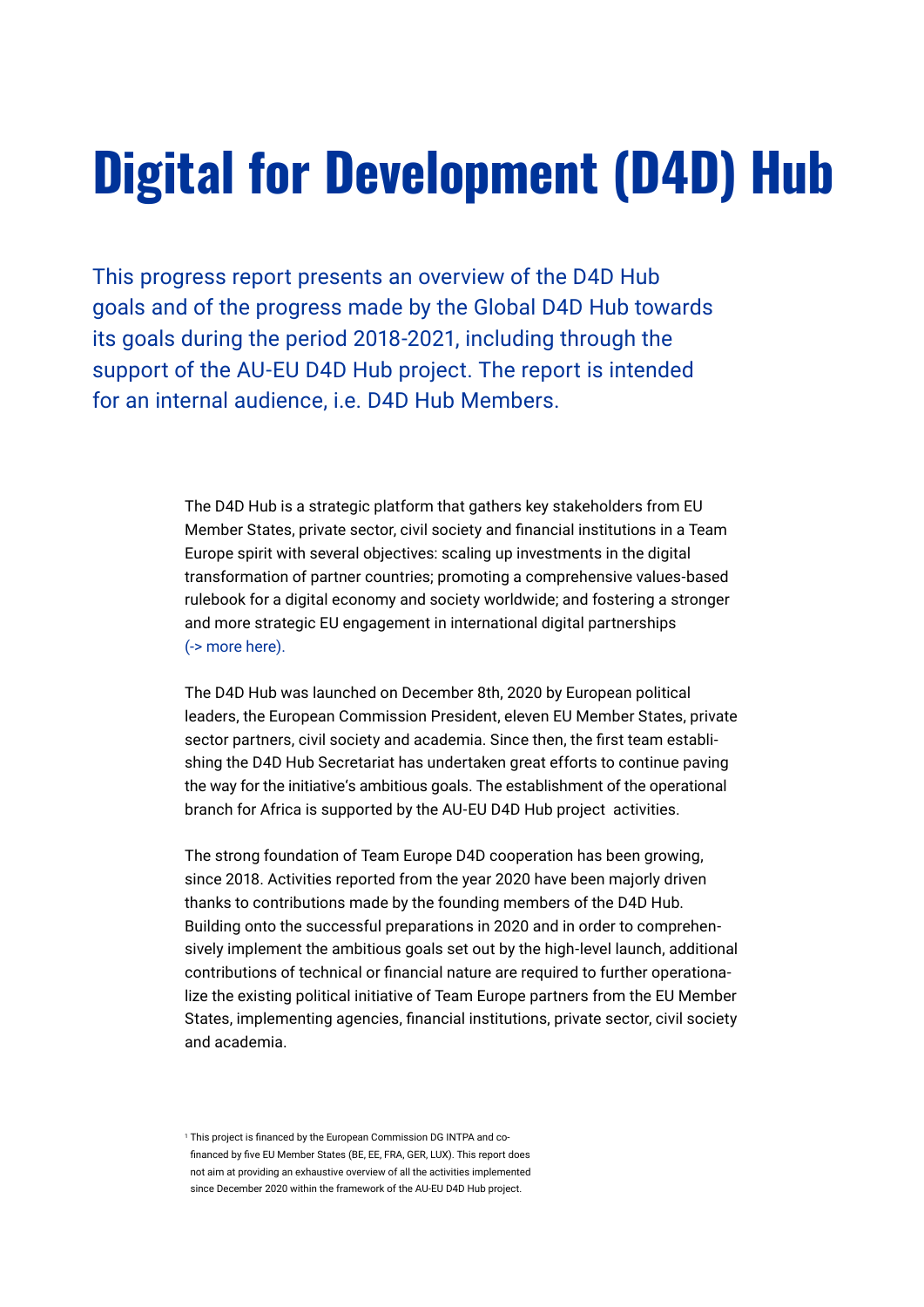## **DECEMBER 2020**

Establishment of the D4D Hub as a global political initiative: High-level Launch of the D4D Hub with European and African Leaders, public and private sector partners, civil society and academia actors

The D4D Hub Secretariat supported the preparation of the successful high-level launch event of the D4D Hub on December 8th 2020. As the first milestone, 11 EU Member States co-joined a [Joint Letter of Intent](https://toolkit-digitalisierung.de/app/uploads/2020/12/MoU-D4D-Hub.pdf) on the political cooperation under the D4D Hub.

 **"The COVID-19 pandemic has shown how much our lives depend on digital technologies. With the Digital4Development Hub, Team Europe is building strong ties across the globe to make the digital revolution an opportunity for everyone."**

president of the European Commission Ursula von der Leyen.

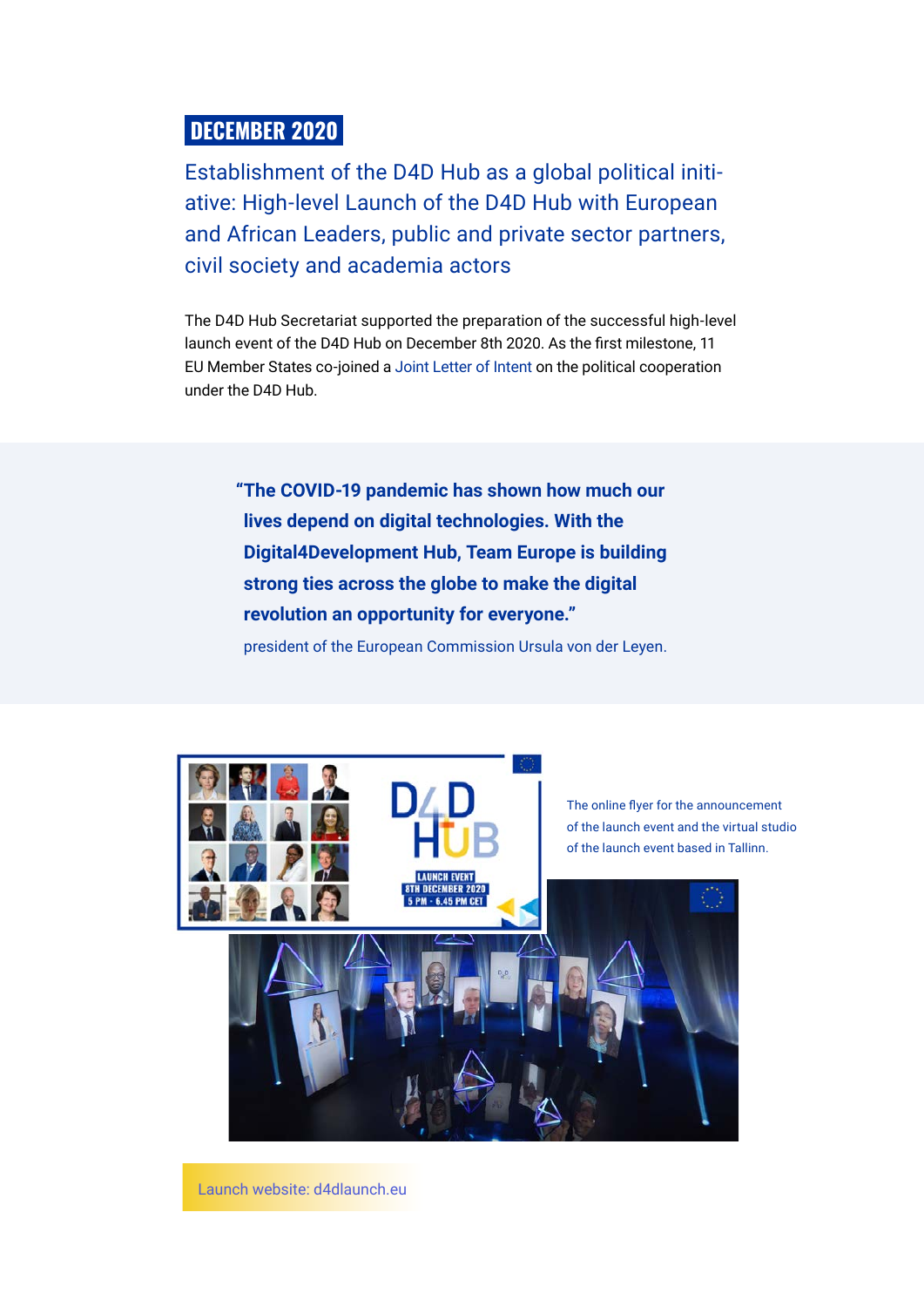Strengthening the TeamEurope approach for the EU digital programming and support to the NDICI programming exercise

#### **Geographic programming in African countries**

The D4D Hub Secretariat supported EU Delegations for the NDICI programming exercise at national level. In many cases, connections were established with local D4D Hub counterparts for the identification of synergies and joint opportunities. Countries supported so far: Egypt, Ethiopia, Ghana, Kenya, Morocco, Mozambique, Niger, Rwanda, Senegal, South Africa, Tanzania, and Uganda.

#### **Regional programming in Africa, LAC, ASEAN, Central Asia**

Since February 2021, the D4D Hub Secretariat has planned and facilitated weekly D4D Hub working meetings to gather the diverse inputs and strategic interests of the eleven Member States and the EIB around regional TeamEurope D4D Initiatives in Africa, LAC, ASEAN, Central Asia. The Secretariat supports the elaboration of new or more focused proposals at regional level.

#### **Three core achievements:**

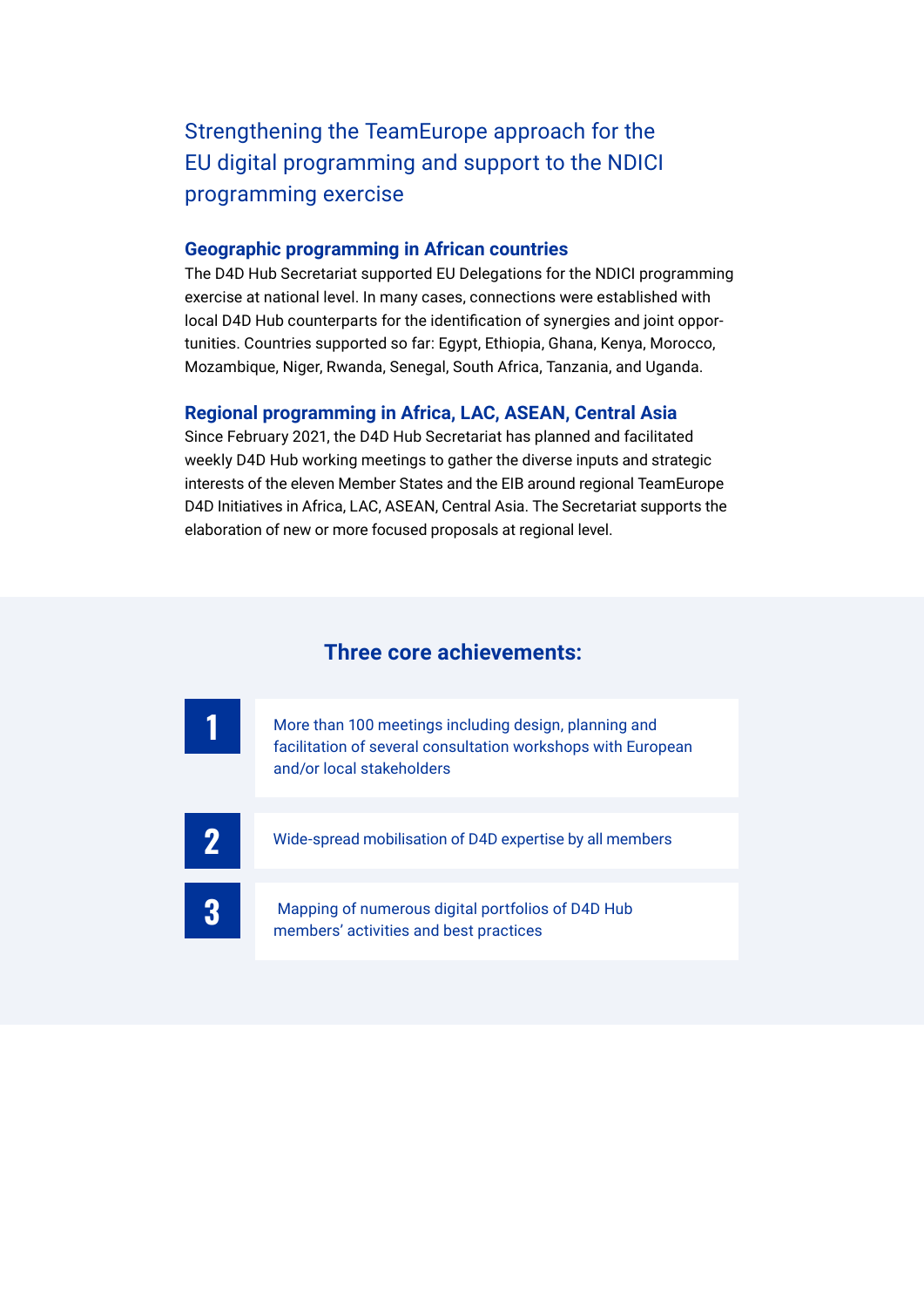# **FROM 2019 TO DATE**

Operationalization of the political initiative: Regional implementation of the D4D Hub

#### **1. Facilitation and formulation of nine D4D initiatives and projects under the Africa branch**

D4D Hub Members, with the support from the D4D Hub Secretariat, have identified and/or formulated **8 D4D initiatives and projects in Africa,** since 2019. The implementation of some of these projects has already started. Thanks to the network established by the D4D Hub, European and African partners interested in those new initiatives and projects were quickly mobilised. Partners include, amongst others: the European Commission, Belgium, Estonia, France, Germany, Luxemburg, Spain, African Union Commission, Smart Africa, i4policy foundation, AfriLabs, African Business Angel Network

# **Eight D4D initiatives and projects**



Horn of Africa Initiative, formulation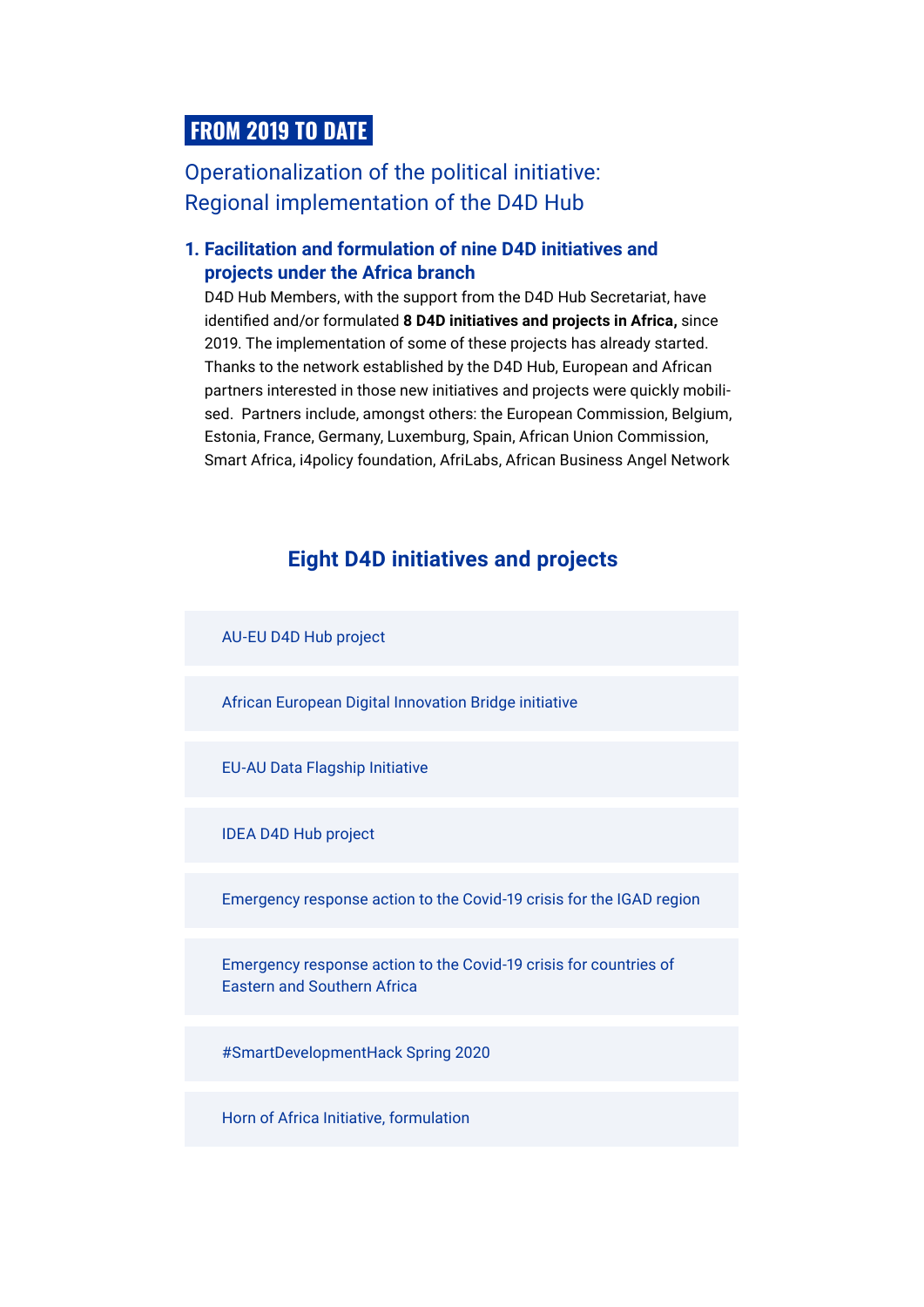#### **2. Establishment of additional regional branche**

Latin America and Caribbean (LAC) regional branch: D4D Hub Members, with the support from the D4D Hub Secretariat, have identified key priorities in the region. The elaboration of a regional Team Europe Initiative (TEI) that will lay the groundwork for the set-up of the LAC regional branch is ongoing, in collaboration with DG INTPA.

# **SINCE OCTOBER 2018 TO DATE**

# Building the multi-stakeholder-platform for knowledge sharing & and joint D4D engagement

The D4D Hub Secretariat facilitates knowledge sharing between the D4D Hub members, the D4D Coalition (private sector partners) and European Commission services. EU Member State Organisations, together with the European digital private sector, organised the first multi-stakeholder workshops in October 2018. These workshops facilitated exchanges on D4D best practices in fields such as smart cities, connectivity and digital entrepreneurship. Since then, several consultation processes and workshops have been held. One of the last consultation processes (February 2021) gathered EU Member State Organisations and the D4D Coalition to learn about and contribute to a European Commission (DG CNECT) study on the mapping and assessment of connectivity infrastructure around the EU. On other occasions, partners could contribute to a mapping of their thematic as well as geographic interests in D4D cooperation. In the early months of the Covid-19 pandemic, the D4D Secretariat prepared an overview of potential emergency response actions in different policy fields (health, education, economy, connectivity, etc.), together with partners and including the private sector. The D4D Hub Secretariat has also majorly facilitated the preparation of a governance architecture for the D4D Hub initiative.

In order to support the establishment of the multi-stakeholder platform, the D4D Hub Secretariat has started to liaise with several external stakeholders, including other EU initiatives and facilities, so to define their role and possible interplay with the D4D Hub. This includes, for example, the Africa RISE facility, the African Development Bank, Business Europe, Concord Europe, the European University Institute, Friends of Europe/Africa Europe Foundation, Internet Society, PRIDA, etc.